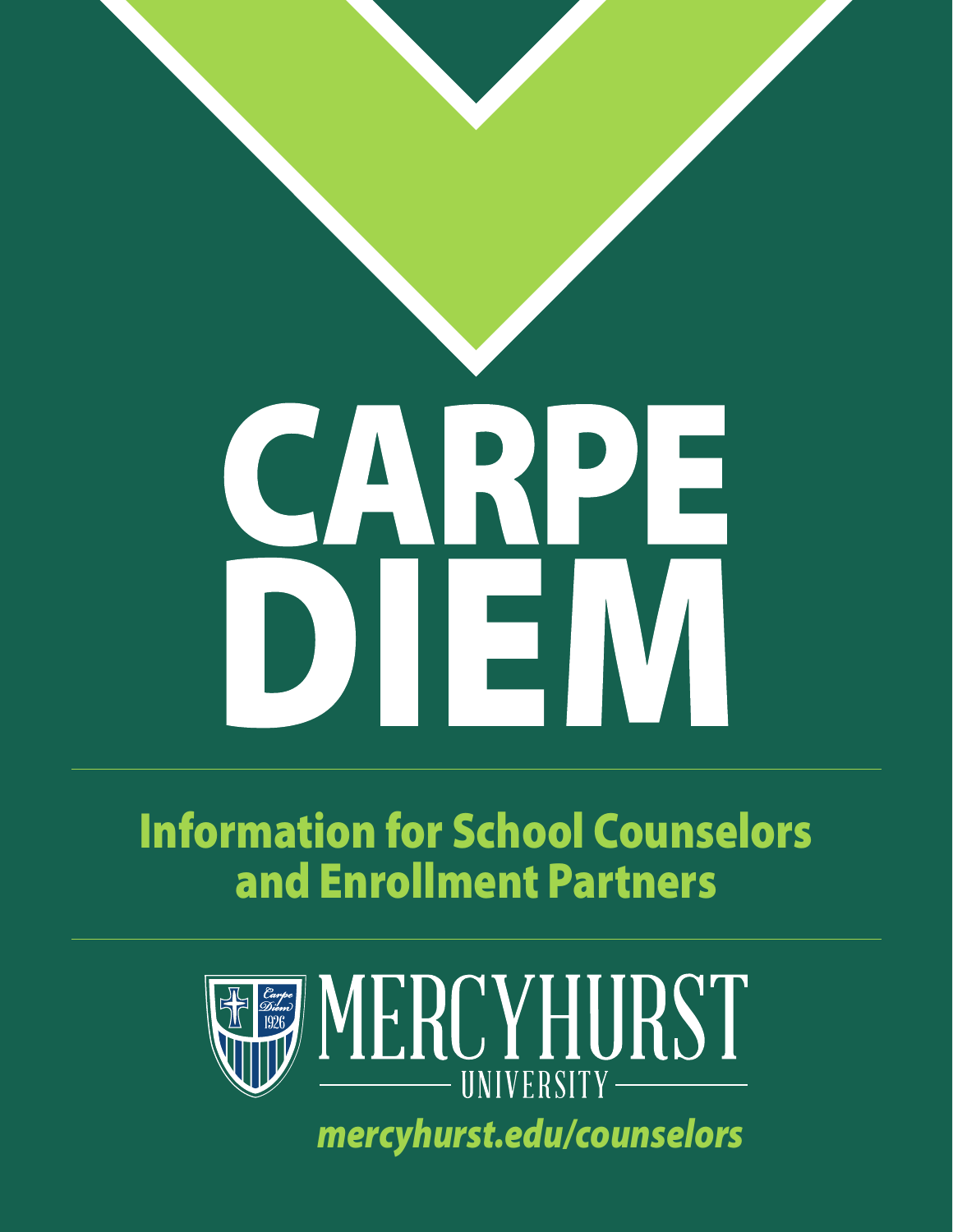

Mercyhurst University is a fully accredited, four-year, Catholic, liberal arts institution originally founded by the Sisters of Mercy in 1926. In the past 90+ years, Mercyhurst has earned a reputation as a thriving, cutting-edge university equipped with the academic programs, learning facilities, and faculty to deliver a quality 21<sup>st</sup> century education.

Today, we are home to more than 3,000 students, ofering more than 60 undergraduate majors and more than 100 concentrations and minors. In addition, we offer unique adult programs and 12 master's programs.

Our 75-acre main campus is located on a wooded hillside in Erie, Pennsylvania, overlooking beautiful Lake Erie. We're approximately 100 miles from Cleveland, Ohio, and Bufalo, New York, and 130 miles north of Pittsburgh, Pennsylvania.

## RANKINGS

*U.S. News & World Report*, Best Value in the North Region, 2021-22 *U.S. News & World Report*, Top-Tier University in the North Region, 2020-21 *Money* magazine, Best Colleges for Your Money, 2017-18 *Money* magazine, Top 50 Most Afordable Private Colleges in the Nation, 2015-16 Catholic College of Distinction (seven consecutive years) President's Higher Education Community Service Honor Roll U.S. Environmental Protection Agency's Green Power Partnership Purple Heart University Designation

## ACCREDITATIONS

The Pennsylvania Department of Education Middle States Commission on Higher Education The Council on Social Work Education The Accreditation Commission for Programs in Hospitality Administration National Association of Schools of Dance The National Athletic Trainers Association The American Physical Therapy Association The National Association of Schools of Music International Assembly of Collegiate Business Educators

#### CROSS-APPLICANT INSTITUTIONS

Allegheny College Miami University (Ohio) Baldwin-Wallace Collage Niagara University Canisius College **Canisius** College **Canisius** College Duquesne University **Penn State University** Gannon University University of Dayton John Carroll University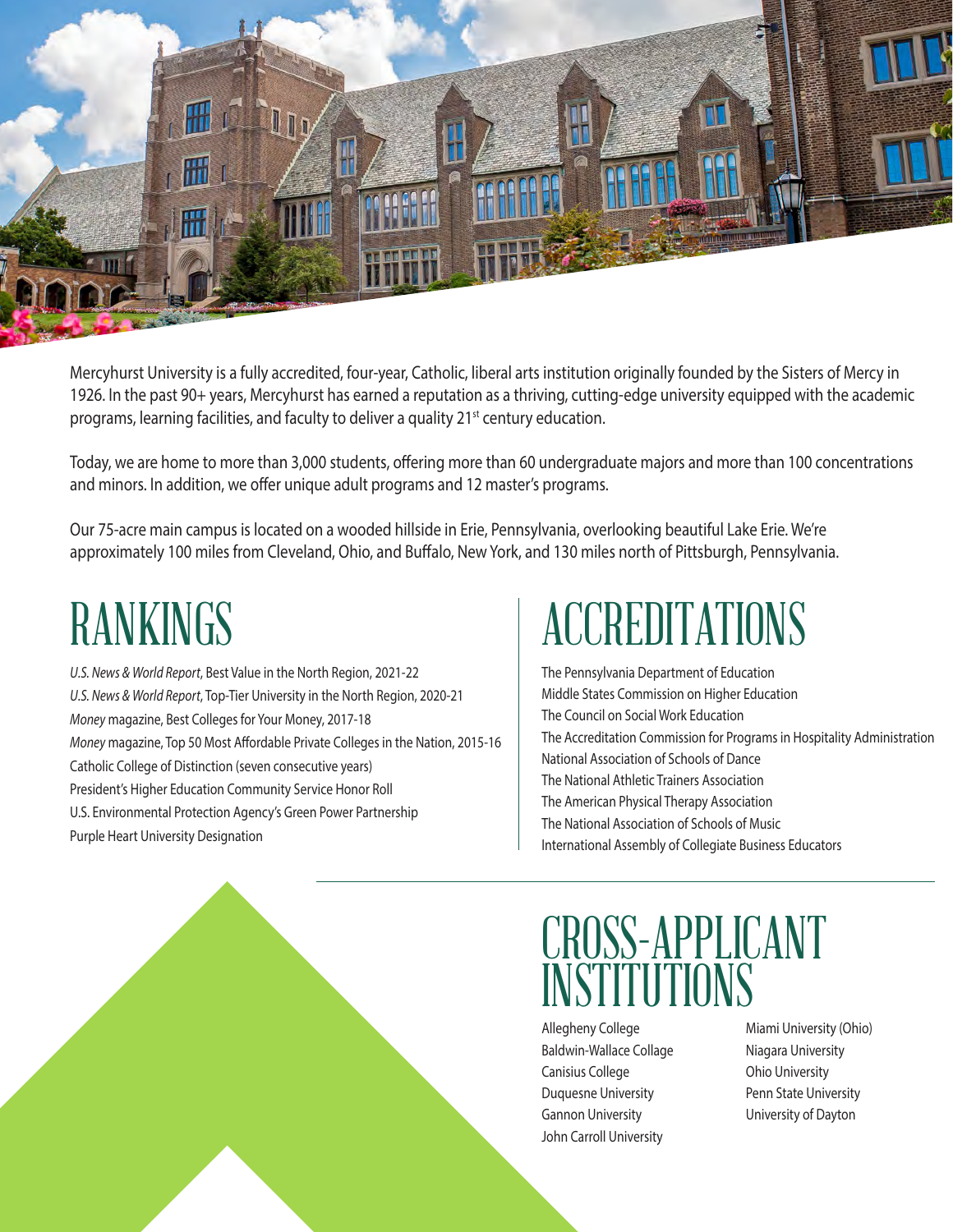# UNDERGRADUATE MAJORS

Anthropology/Archaeology Fashion Merchandising Music Performance Applied Forensic Sciences Finance Finance Music Therapy Applied Sociology **French** Philosophy Art Education **French Education Physics** Art Therapy Geology Political Science Biochemistry **Example 2** Graphic Design **Pre-Athletic Training** Biology **Example 20** History History **Pre-professional health care tracks** Business and Competitive **Hospitality Management** (medicine, physical therapy, pharmacy, Business Economics **Integrated Media and Strategic** Psychology<br>Communication **Public Health** Communication Public Health Chemistry Chemistry Communication Criminal Justice **Intelligence Studies** Religious Studies Cyber Security **Interior Architecture and Design** Russian Studies Dance International Business Social Work Data Science **Management** Spanish Early Childhood Education Marketing Marketing Spanish Education Early Childhood/Special Education Mathematics Sport Business Management English **Music** Music Sports Medicine Environmental Science Music Composition Studio Art

Intelligence **Intelligence** Human Resource Management dentistry, etc.)<br>
Integrated Media and Strategic Psychology

**Music Education** 

# ASSOCIATE DEGREE & **CERTIFICATE PROGRAMS**

Hospitality Management/Culinary Arts Business Administration **Liberal Arts Communistration** Liberal Arts **Practical Nursing (LPN)** Criminal Justice **Nursing (RN)** Respiratory Therapist Respiratory Therapist Health Studies **Physical Therapist Assistant** 

偏覆

**AUDREY HIRT ACADEMIC CENTE** 

## 2021 FRESHMAN PROFILE

Freshman class: 620\* 5 percent international Middle 50 percent SAT: 1140

Applications: 4,100 Middle 50 percent ACT: 25 Admits: 3,000 15 percent identify as persons of color Average GPA: 3.55 **Superverse COVE 10** 50 percent identify as Roman Catholic<sup>A</sup>

*\* Traditional, frst-time freshmen as of Sept. 1, 2021. | ^ of those students who identify a faith tradition* 

#### FRESHMAN GEOGRAPHIC DISTRIBUTION

• 30 states represented Top states represented: Pennsylvania, New York, Ohio

17 countries represented

# STUDENTS AND COURSES

Undergraduate enrollment: 3,000 Full-time graduate students: 300 Average class size: 20 students

All courses are taught by faculty, not graduate or teaching assistants.